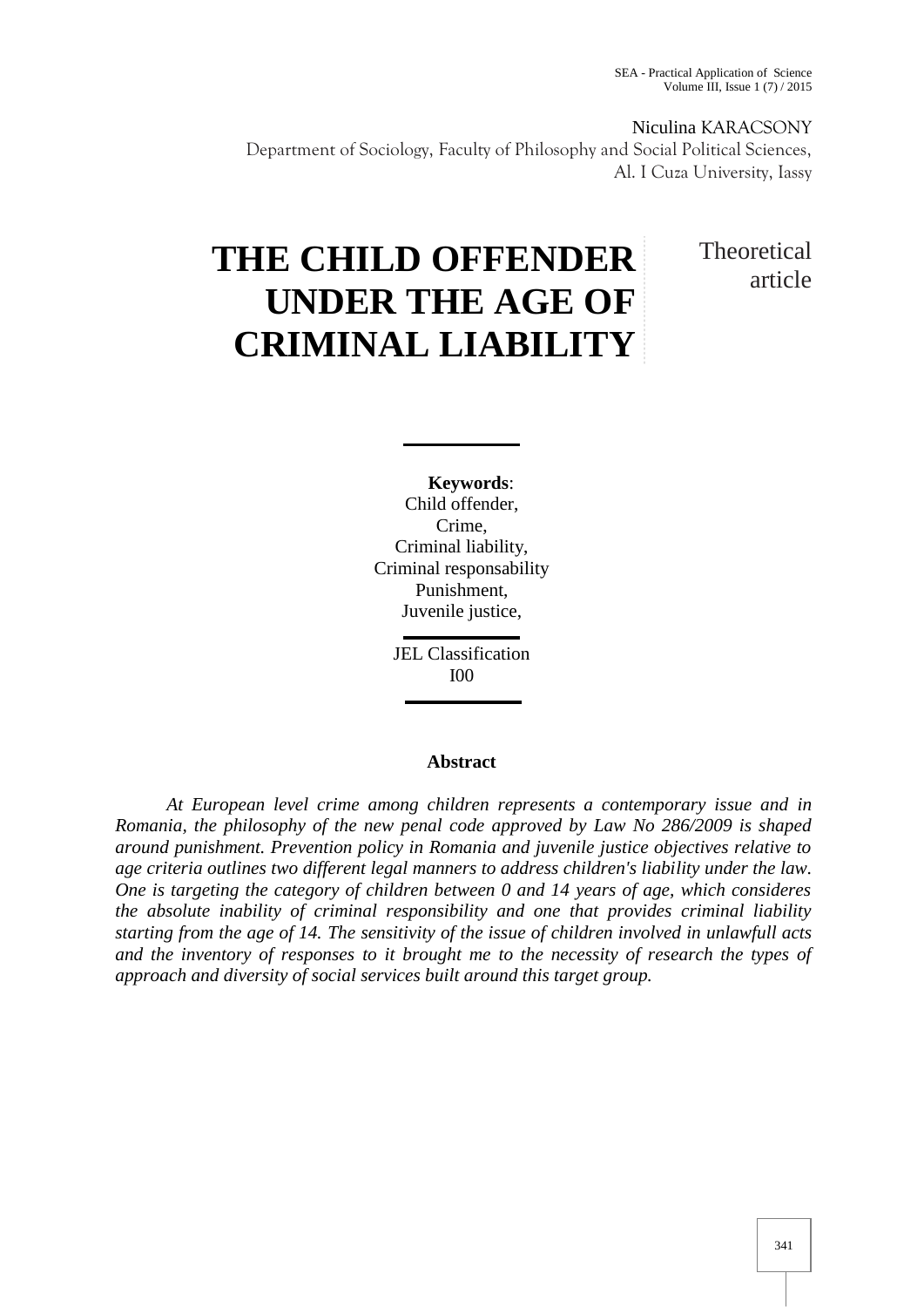#### **1. Reasons for choosing topic**

In Romania, lately, there is a growing trend of violation of the norm among both adults and children. Questions that come naturally as: What are the causes? What can be done to stop this phenomenon? What interventions have the desired impact? There are causal link between the family and the child's behavior model in society between adult attitude towards the system of values and education and financial difficulties which it presses? Violators do consciously, assume the consequences, they want rehabilitation? There are enough services for socio-behavioral and emotional rehabilitation for children in trouble with the law? What exactly is the position of the Romanian state to this type of problem compared with the positions taken by the European countries?

The profession of social worker in a public institution of intervention and coordination role of social care at the county level puts you face to face with some harsh realities, difficult to control. Even if you are a professional practitioner in the right place quite often realize that *the social field stability* depends on the dynamic forces that influence it and to whom remain uncovered, which forces you to look for solutions to social problems that cross the boundaries of your knowledge (Durkheim E., 1974).

Another reason for the choice of research topic is the growing interest of media for this type of cases, the coverage issue in flagrant violation of children's rights Image / dignity / privacy although the legislative framework governing the matter prohibits (Law 272/2004, art. 27, 87) and mass media pressure on average during the previous legislative approval when new penal code, by emphasizing the social danger of serious crimes committed by children at young ages (rape, murder, theft, destruction, etc.) attempted to lower the threshold for criminal responsibility at the age of 14 years to 13 years.

In practice, we can observe in the situation of the child offender a degree of non-involvement of stakeholders such as parents, representatives of school / church andlocal councils in preventing deviant act and / or child support in overcoming behavioral problems and socio-psychological and educational rehabilitation by adopting a position of remitting or reactive towards the child. This reaction creates conditions to increase the risk of criminal recidivism, stigmatization, marginalization and social exclusion of children and confirm in the same time, sociological theories of social reaction where currently we do not have service packs and social programs focused on correcting the attitude and approach such anti-social behavior, specialized social services only for criminalchildren are reduced in number and capacity and minimum quality standards for these social services and

policy / national strategy to limit this type of behavior are lacking.

Therefore, the sensitivity of children involved in criminal casework and the inventory of the forms of response (to take into account the purposes of analysis of the legal provisions related to interventions that are necessary compared to the real possibilities of intervention) to issues they raise, took me in front ofa major challenge, achieving a qualitative study of how this target group is approached in Romania whilst assessing theresponse arrangements in some European countries.

The importance and timeliness of the problem

Special law governing the rights of children who have committed offenses under the criminal law and are not criminally responsible due to minority requires special protection measures, specialized surveillance in family or placement for a determined period in a specialized residential center for these children (Law 272/2004).

Setting specialized supervision measure in family is cinditioned to the following: child belonging to a healthy family environment both in socially and psycho-educational terms, committing antisocial acts not to be repetitive (context which might result in recidivism, rehabilitation of child behavior being naturally accomplished through careful supervision from parents, without efforts by authorities), mandatory of the child during the measure of protection is active to: attend school, undergo medical treatment, counseling or psychotherapy, the prohibition of certain places or to have contact with certain persons and required access day services, and parents of children who commit criminal acts and are not criminally responsible have the responsibility to attend counseling sessions conducted by the Directorate General of Social Assistance and Child Protection, based on a customized program of psychological counseling. What happens when locally doesn't exist these day centers and parents, even if they offer moral guarantees doesn't have the financial resources needed to participate in counseling sessions? What are the objectives of these meetings and to what extent psychologists have the specialization to respond to the needs identified in these parents? (Law 272/2004, art. 84, 85).

Placing a specified period in a specialized residential center for children who commit criminal acts and doesn't have criminal liability is a special protection measure established for a certain period when the offense committed represent a high degree of social danger or in the case when inside biological family / extended family or in community don't exist enough guarantees and resources for its behavioral rehabilitation and socio-educational integration, being exposed to a high risk of relapse, stigma and social exclusion. In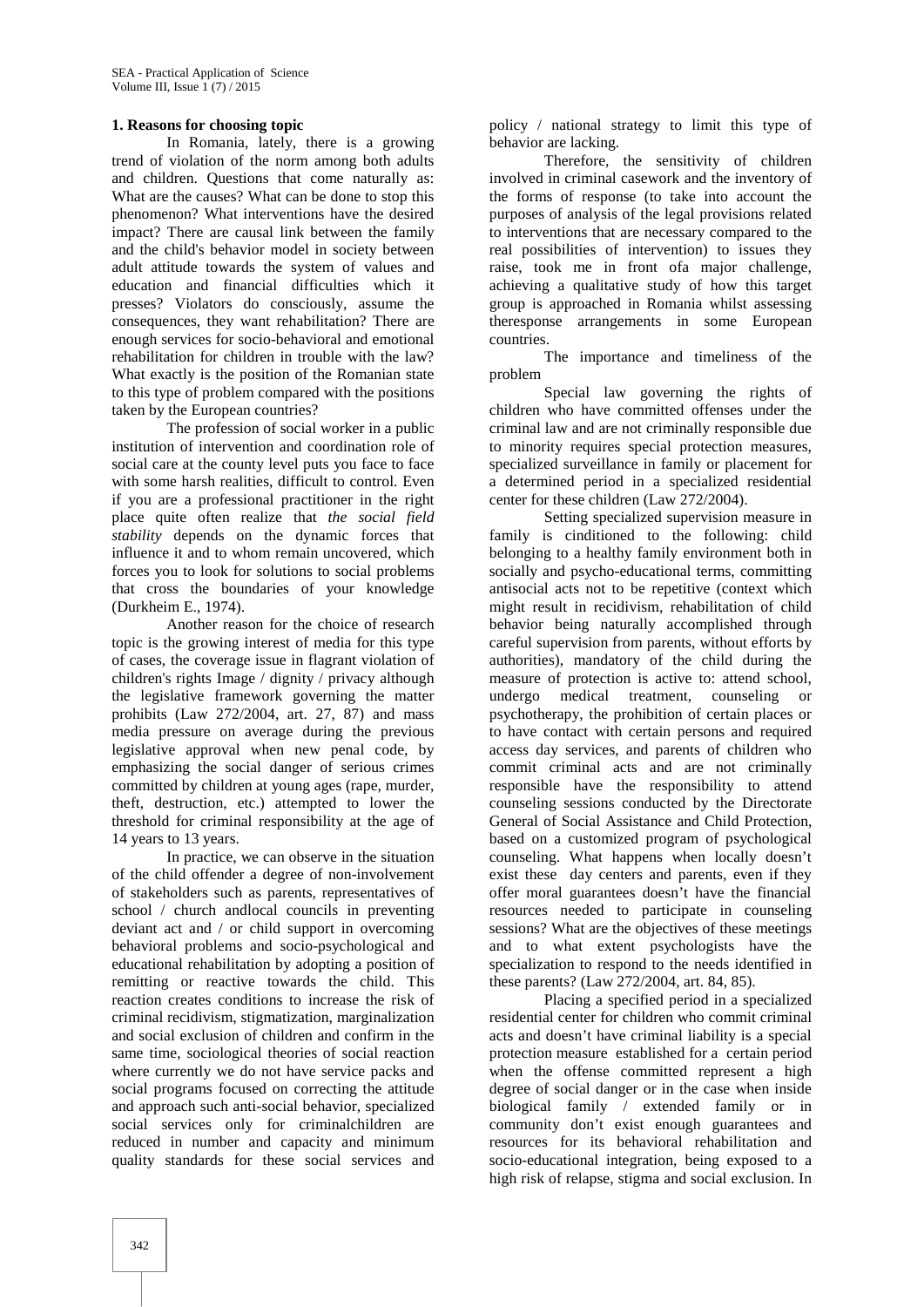this context, we might ask ourselves how the child perceives this special protection measure, as a penalty related to his act or a form of aid for rehabilitation to social behavior (Law 272/2004, art. 86).

As a statistical picture, in Romania, in 2007 the number of crimes committed by children under 14 years were numbered 3361 and the number of crimes committed by children aged 14 and 18 were in number 2148 (Balahur, 2010). In 2013 there wasrecorded nationwide 3271 crimes committed by children under the age of 14 years and a no. of 2309 crimes committed by children aged between 14 and 18 years.

In 2014, the number of offenses committed by children only in the first three quarters ( during January-September 2014) of the year is a no. of 2745 in which 1041 crimes were committed by children who are criminally responsible and 1704 crimes were committed by children who are not criminally liable (Source National Authority for Child Protection and Adoption).

In Ia i County, reporting us to the same temporary landmarks, in 2007 the number of crimes committed by children under 14 years reached the attention of the General Directorate of Social Assistance and Child Protection were numbered 107 and the number of crimes committed by children aged between 14 and 18 years in the records IPJ Iasi were numbered 862. In 2013, in the county was registered no. 79 offenses committed by children under the age of 14 years and a no. 209 offenses committed by children aged 14 and 18 (**Tabel No. 1**).

During 2013 for a total of 72 children who have committed criminal offenses but do not respond legally was establishedthe measure of specialization in family supervision (**Tabel No. 2**).

The analysis of activity reports for the years 2010-2014, the General Directorate of Social Assistance and Child Protection Iasi and quarterly monitoring forms we can see in the last five years, a growing number of children who have committed crimes and because of the minority didn't answered criminal. If in 2010 there were 61 instituted special protection measures for these children, in 2011 there were 45, in 2012 a total of 87, in 2013 a total of 79 measures and in 2014, a total of 80. For all these children should be noted that there are only two entire county social services: specialized residential care for the child who committed a criminal offense and is not criminally responsible with a capacity of 24 places,who ensures socio-psycho-educational support, care, recovery, supervision and rehabilitation, founded in February 2005 by a PHARE project and a day center with a capacity of 20 seats (**Tabel No. 3**).

Before asking: Who are these children? What is the age of antisocial behavior onset and what is their level of education? Institutional resources that we have guarantee relapse prevention and reintegration of the little offender into the community? Existing juvenile justice system in Romania and juvenile delinquency addressing fall within the types of existing approach in the Community?, is important to emphasize that social services for children who record criminallityin Romania by the age of 14, have a capacity maximum of 120 seats available in nine residential centers and about 90 people in four day care centers.

#### *2. Crime among children in Europe*

At European level crime theme among children is still a topical issue. Concerns European Group for Research on normativity (GERN - European Reserch Group on Normativity) started in 2002 with a socio-historical approach on juvenile criminal justice in 9 Western European countries (Bailleau and Cartuyvels, 2002), continued with research in 2007 about the neo-conservative paradigm influence on young justice paternalistic welfare model in most European countries (Bailleau and Cartuyvels, 2007) and in 2010, as a result of funding from the European Commission Research Directorate appear a new collection of theoretical science articles (Bailleau and Cartuyvels, 2010) on the Criminalization of Youth and conviction play in various European countries, including in addition to initial countries, other several Eastern European and Nordic countries.

a. The findings of this research and other recent research specialist reveals that in Europe, policies on crime among children is classified into two main currents:

• Type welfare policy or social welfare model in which the state assumes a supportive approachconsidering a child victim of socio educational factors that the State is considered directly responsible.

• Punitive policies, which are divided into: neoliberal policies where the state does not assume any responsibility on the causes of community security decreased by increasing crimes among children considering that the child and the family are directly responsible for this type of conduct, addressing exclusively punitive measures and neo conservative policies in which the state transfers responsibility of responding to the community, family and entourage of the child, the child offender case law addressing local support measures and public safety policies

b. Increasing juvenile crime is directly proportional to increasing social and economic vulnerability of the original family and socio cultural space in which the child lives, practically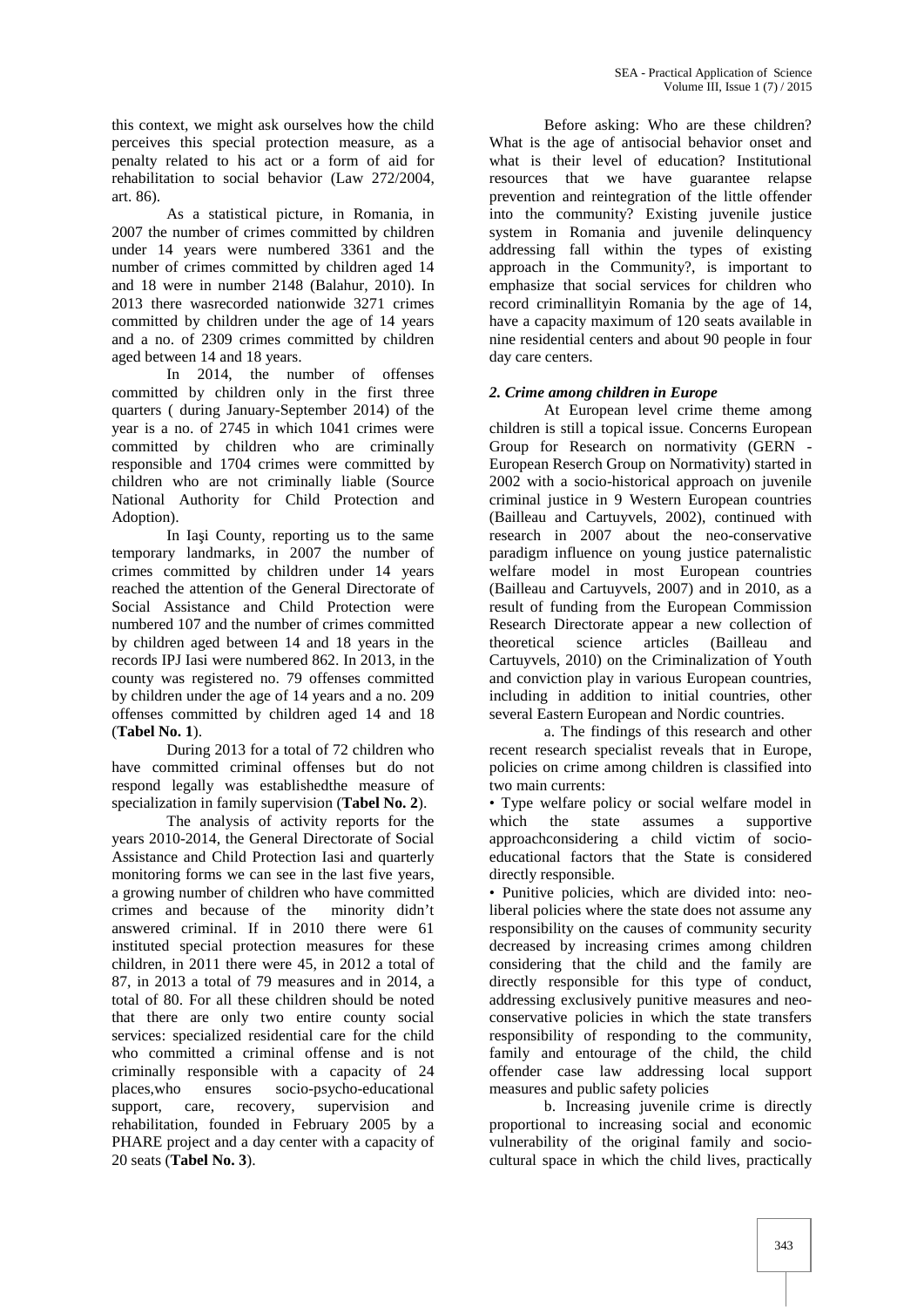poverty is an indicator of the risk of crime the child is posed to.

c. There is a growing trend theme dramatization of juvenile delinquency and an increase in social intolerance pointing to hard policies and practices reminder of the social rules of liability and / or punishment (Goldson, 2008; Bailleau and Cartuyvels, 2007) juvenile delinquency is considered a "risk factor" and "programs developed as a priority objective <control risk> measures and strategies for prevention and early intervention, enter sometimes in conflict with the rights of the child" (Balahur , 2010).

d. Is observed a transfer of responsibility society and the rule of law to the young offender and his entourage family by local support policies and public safety policies, the differences between states being determined by socio-cultural and legal traditions of each state.

e. The principle of many actors government that have been delegated (under the downturn effects of the welfare model or the growing influence of neo-conservative approach) public management skills of juvenile deviance to other professionals recorded in addition to greater surveillance / control on young people and their families and a perverse effect, extending criminalization, practically extend to the list of behaviors that define juvenile delinquency, acts / behaviors that previously this type of government were simple deviations from the norm. (Goldson, 2008).

f. In central Europe international conventions led to create a criminal justice culture focused on discourses about human rights and in other states, these conventions have become tools to challenge welfare policies that do not focus enough on the rights of children, here is mentioned Norway. (Hydle, 2007).

g. Juvenile justice systems in Europe are struggling with some of the problems facing the US, namely: the over-representation of ethnic minorities in delinquent populations, the difficulty of developing effective prevention strategies and the tensions and contradictions between the two basic axes such systems: to punish the offenders and to treat and rehabilitate young people, a good example being Italy (Nelken, 2007) and other European countries affected by the phenomenon of interstate immigration juvenile justice system showing a tendency to focus on young foreigners or people of foreign origin.

h. Although it is based on eight major principles such as precise definition of minority age, the creation of specialized courts, the role of experts in ensuring procedures, decision making after proper evaluation of personality and living conditions of young people, dissociation of the nature of the offense and measures taken, the

establishment degree of individual and collective responsibility, the primacy of educational measures without fixed boundaries and refusing the measures to detention, welfare doctrine is heavily criticized in most European countries seeing a transition to workfare policies (of labor, involvement) policies to mobilize individuals and families and enhance social control (Giddens, 2002) sustained policy on the same wave as the Welfare State Assets (Dumont, 2008) Criminal Policy focused on the victim and its needs of recovery (Balahur, 2010).

g. At European level outlined concerns about dropping in the last three decades of social welfare policies and move towards an exaggerated punishment and crime control associated with a "new iron cage" context in which it is alleged "need to develop special programs for rehabilitation and integration of child offenders" (Balahur, 2010).

i. Except Denmark and Scotland, all Western European countries have specialized juvenile courts, but they differ in organization and authority. In Germany, England and Wales, there are different courts dealing with interventions for social assistance (welfare Interventions) and those for offenders (Mehlbye J., Walgrave, L., 1998).

j. Belgium, Scotland and Denmark do not have a criminal law specialist in juvenile delinquency and deals almost exclusively in terms of welfare (Mehlbye J., Walgrave, L., 1998).

k. Although the age of criminal responsibility varies somewhat from country to country, age 16 appears to be crucial line with prevailing welfare approach for children under this age and punitive approach prevailing over her children (Mehlbye J., Walgrave, L., 1998).

l. Scotland has the lowest age of criminal responsibility worldwide, 8 years old, and although it seems to be the biggest policy of punitive juvenile justice, juvenile offenders are treated more using the criminal justice until the age of fourteen years; anyone under that age is usually treated by the courts of welfare / protection (McAra, 2010).

m. In Belgium and Luxembourg, welfare can be seen as being strongly dominant handles all juvenile offenders under the age of criminal responsibility (18 years) through welfare system rather than the criminal justice system (Cook, 2012).

n. The age of criminal responsibility in some European countries is: 8 years Scotland, England and Wales 10 years, 12 years Netherlands, Northern Ireland, Turkey, France and Greece 13 years with the possibility of taking educational measures starting whit the age of 10 and 8 years old, 14 years old Italy, Hungary, Germany and Austria, 15 years Sweden, Norway, Iceland, Finland, Denmark and the Czech Republic, 16 years old Portugal, Luxembourg and Belgium 18 years.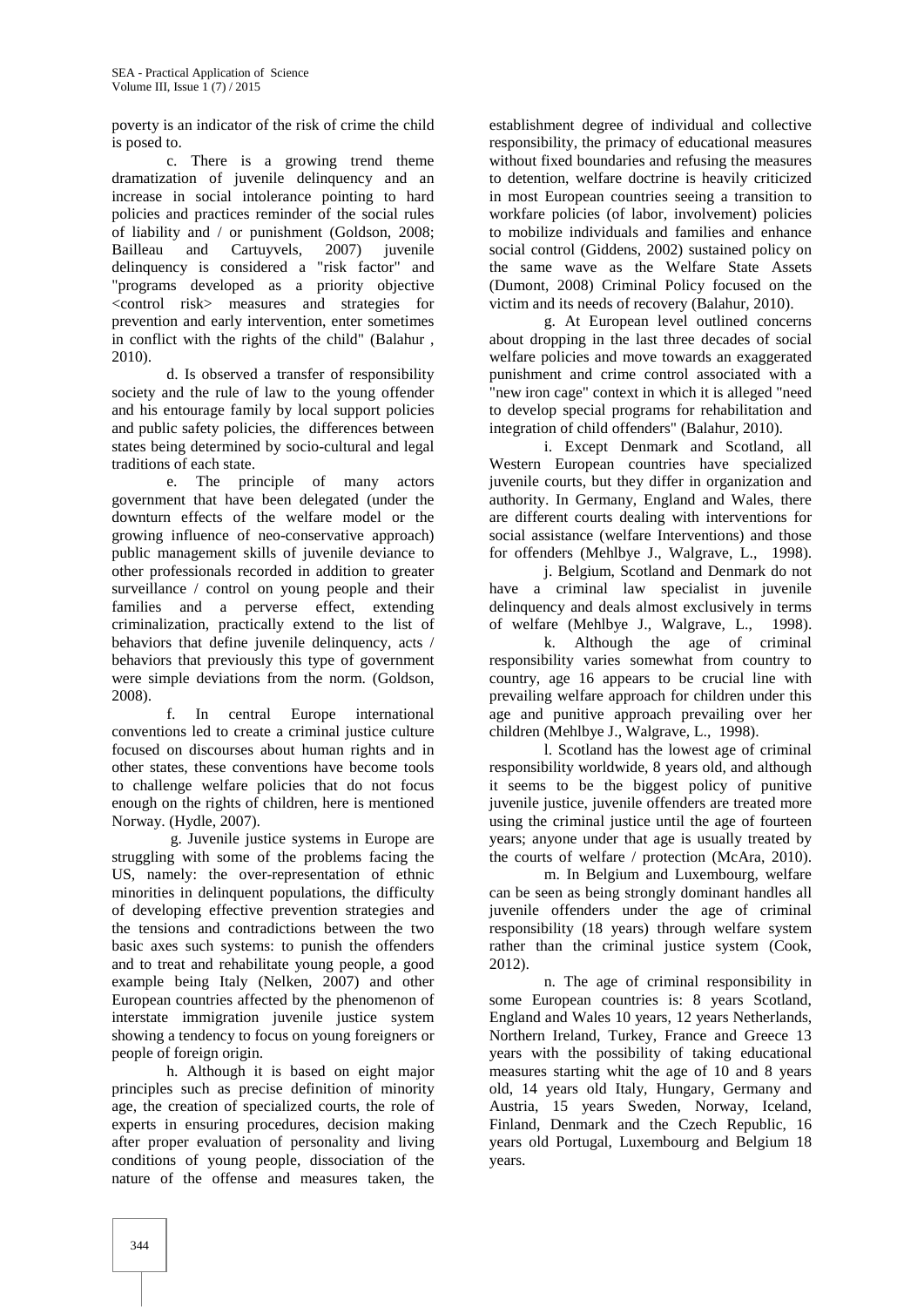o. Establishing the age of criminal responsibility has been a highly controversial topic, with opinions claiming that in establishing the threshold of liability were not considered scientific theories concerning developmental psychology and cognitive maturity stages defining development understanding and predictability capacity of the child and support the thesis of media pressure on juvenile justice policies and views which calls for rethinking the child and childhood, encouraging to the "replace mutual relations of the children with  $\checkmark$ adults,and childhood to maturity" because " their expressed desires and needs of children are relevant to the design and implementation of policies and social practices "(Mayall, 2001).

p. In Romania, the philosophy which is built around the new penal code ( Criminal Code approved by Law no 286/2009) is the punishment and prevention policy and objectives of juvenile justice in relation to age criteria outlined two different legal ways to address the criminal responsibility of children before the law, one that makes direct reference to the category of the children aged 0-14 years of age considered the absolute inability of criminal responsibility and one that provides onset of criminal responsibility from age 14, age range 14 to 18 years is broken into two phases: a limited capacity for criminal responsibility, basically conditioned by the presence of discernment child at the time of committing the offense provided for children aged between 14 and 16 unfulfilled years old and absolute capacity of criminal responsibility from the age of 16 years (Balahur, 2010 and the new Criminal Code).

#### **3. Research Objectives**

 $\checkmark$  Identify the profile ofthe child offender without criminal liability Romania

 $\checkmark$  Impact Assessment of residential protection measures for child offenders who are not criminally responsible in Romania

 $\checkmark$  Identify and define strategies in line with European standards of juvenile justice, strategy of prevention, intervention and rehabilitation of children in conflict with the criminal law and which are not criminally liable in Romania because of minority.

#### **4. Type of research and methodology**

Sociological study will be mixed qualitative and quantitative (mixed Research Methods) and will be achieved by:

 $\checkmark$  Documentation and qualitative analysis of national statistics on the number of children 5. prosecuted under 14 years, the number and capacity of residential and day care social services for this category of children and number of service providers accredited public and private provision of such services.

 $\checkmark$  Application interviews to DGASPC directors and representatives of ANPDCA Romania to identify the degree of concern of this problem, the perception on the role of mass media and public opinion in the protection and rights of these children, creating currents of opinion and state policies, attitudes towards legal measures that can be taken and quality of services, strategic guidelines and national social policies that should be adopted.

 Application questionnaires to Iasi county community social workers to measure awareness of the number of cases in each local community (cases in research phase, active cases as special protection measures and cases monitored after termination of special protection measure),oppinion to legal measures that can be applied / types of social services for this group of children in the community and their capacity, degree of involvement of parents / teachers / church, social policy vision characteristic of this social problem.

 Interviewing children now protected in the center in order to assess the level of knowledge and understanding of the causes that lead to protection measure and impact of the given interventions (children's expectations from professionals, family, society, prevision of their future and an ideal model of specializedservices for them), the role of mass media and public opinion in determining criminal conduct and protection and compliance of their rights.

 interviewing former recipients to observe the evolution of socio-educational perspective ofsubjects and to identify in what measure their rights responded to their needs, if the services offered were according to their needs in that period,their vision as could be prevented and corrected deviant behaviors in children, the projection of the ideal model of a social service behavioral rehabilitation of children.

 Focus group with specialists: social workers, psychologists, teachers, priests, doctors, police officers, NGO representatives and Iasi CPC) for analysis awareness and respect for children's rights offenders, these specialists attitude towards the child and psycho-socio educational services existing and for correcting behavior and hisrehabilitation.

 $\checkmark$  Focus group with specialists (head center, social worker, psychologist, educator, supervisor, case manager) from specialized residential centers and DGASPC specialists for an analysis of the need and the quality of this type of residential service.

#### **5. Predominantly qualitative research: arguments concerning the choice of this method of research**

Since it is known that qualitative research is "interpretive study of an aspect or a specified problems in within the researcher play a central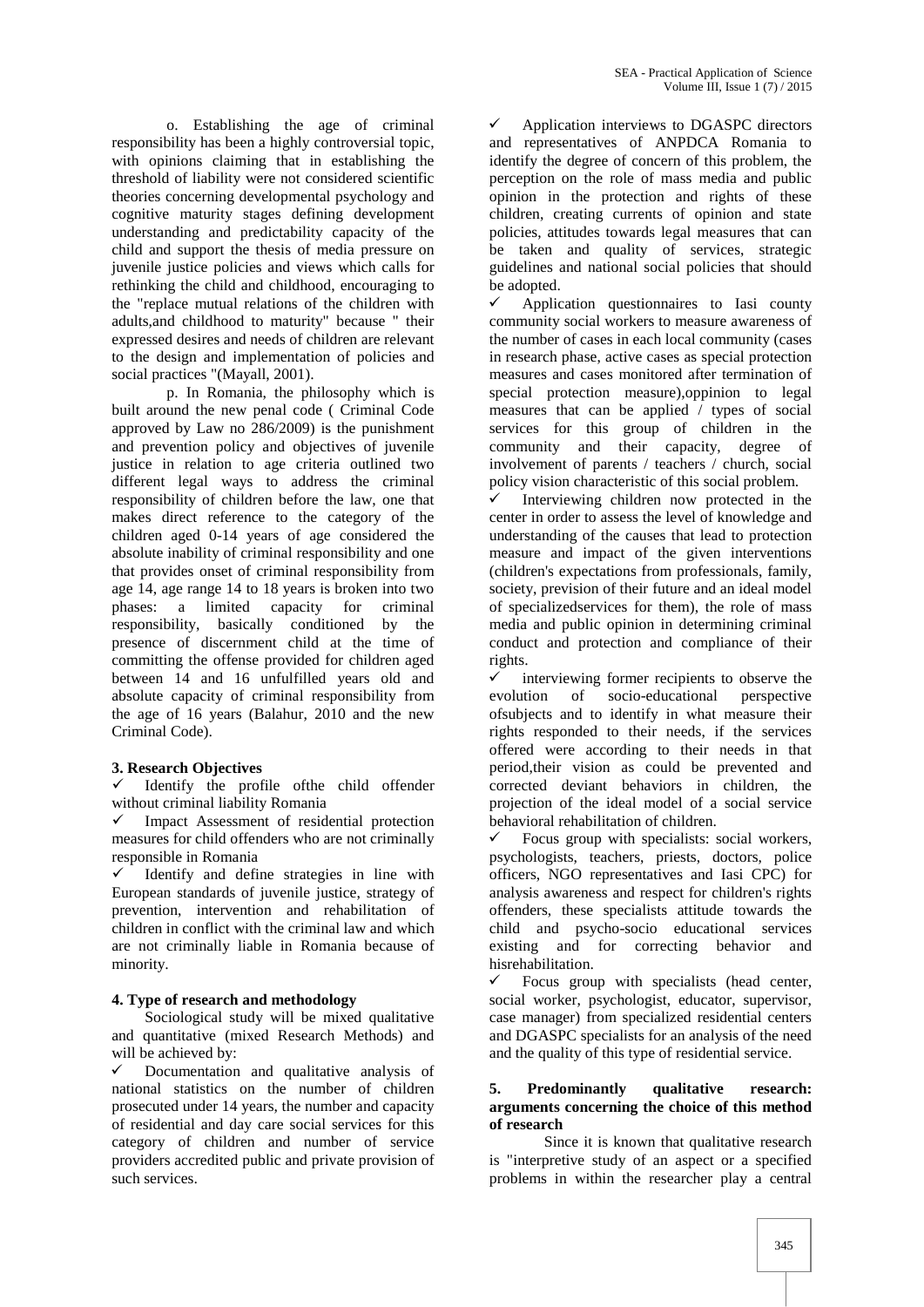role to the meaning given to it" (Parker, 1994) research method different from quantitative one by the fact that "is not based on theory [...] and do not involve statistics" (McQueen, 2006), choosing this method of research starting with some statements made by leading researchers and scientists which in their science-theoretical work on sociology and its specific methods of research have pointed out that:

- "Qualitative approach reached maturity today and can arrogate to himself, without false modesty, the title of scientific approach" (Moscovici, Buschini, 2007).

- "Qualitative approach looks like an adventure (Willing, 2001) but this does not exclude rigor"

- "Unlike quantitative research, qualitative methods take communication researcher and respondents as part of its explicit knowledge production" (Agabrian, 2004) and "qualitative research product<br>is a densecreation, complex that<br>reflects is a densecreation, complex thatreflects interpretations of the researcher on social world custom on local situations "(works cited, p.10).

- The richness of qualitative research reports are "epistemologically in harmony with the reader experience" (Stake, 1978) what it can give him greater significance.

In conclusion, qualitative research requires a high degree of involvement of the researcher and data collection is performed by at least one of the following techniques: interviews, focus groups, observation, study of documents and other techniques appreciated and recognized in academia.

#### **6. Conclusions**

It is known that the existence of a child with conduct disorder creates an imbalance both in the family system and in the relational extrafamilial, most often sanction is the labeling, marginalization, discrimination and social exclusion not least. All these ways of "sanction" unconventional "accompanied" unsupported interventions, standardized and unfolded on the child's needs often lead to profound changes in child emotional and relapse. Psycho-emotional pressure accumulated by thechild both before committing antisocial acts and the one accumulated during investigations and then after awareness the consequences can leave "fingerprints" on the personality of the future adult. It is important that family, school, church and civil society be prepared to react correctly, complementary and inclusive. These reactions should be the result of state policy aimed social welfare policies such as welfare services / support given in the context of a solid prevention system in which the role of formal, informal and non-formal education is supported and defined. It is desirable that the research findings will be made on this issue to increase the interest to stop / discourage juvenile delinquency by creating a well thought out and implemented national strategy, through concrete actions

undertaken both by local authorities (school, church, municipality, etc.) as well as civil society and non-governmental organizations.

I think that it is not enough to observe, ask yourself several questions on this issue and to criticize the social assistance system, legal and administrative system, the individual, education, family, society and the general mentality! As a responsible citizen, a state in which social policies are in constant search and fail to provide community security by the state responsible for the quality of life of its citizens, I believe that the necessary scientific theoretical studies that may influence decision makers in the purpose of supplementing, modifying and improving public systems to increase supervision, education, child protection and assistance for achieving progress in child behavior and attitude towards rules, rules and regulations!

#### **Acknowledgement**

This paper is a result of a research made possible by the financial support of the Sectoral Operational Programme for Human Resources Development 2007-2013, co-financed by the European Social Fund, under the project POSDRU/159/1.5/S/132400 - "Young successful researchers – professional development in an international and interdisciplinary environment".

#### **References**

- [1] Agabrian, M., *Social qualitative research*, the European Institute, 2004, p. 9.
- [2] Balahur, D., 2010, *Romanian juvenile justice system between welfare values and neo-lberal inflexions* [*Romanian Juvenile Justice System between Welfare Values and Neo-LBER Inflexions*]*,* in Bailleau F., Cartuyvels**,** Y., (eds.), *The Criminalisation of Youth. Juvenile Justice in Europe, Turkey and Canada*, Vubpress Brussels University Press.
- [3] Bailleau F., et Cartuyvels Y. (eds.), *La Justice penale des mineurs en Europe. Deviance et Societe*, vol. 26, nr. 3, 2002.
- [4] Bailleau F., et Cartuyvels Y., *La Justice penale des mineurs en Europe. Entre modele Welfare et inflexions neoliberales*. Paris: L. Harmattan, coll. Logiques sociales, 2007.
- [5] Bailleau F. Cartuyvels Y. (eds.), *The criminalisation of Youth. Juvenile Justice in Europe, Turkey and Canada*, Vubpress Brussels University Press, 2010.
- [6] Cook, L., Punitive Turn in Plymouth law and criminal justice, 2012. http://www.pbs.plymouth.ac.uk/plr/vol4/Cook ,%20Laura%2020Punitive%20Turn%20(FIN AL%20DRAFT).pdf.
- [7] Durkheim, E., 1974, *Regulile metodei sociologice* [*The Rules of Sociological Method*], Editura stiin ific, Bucure ti.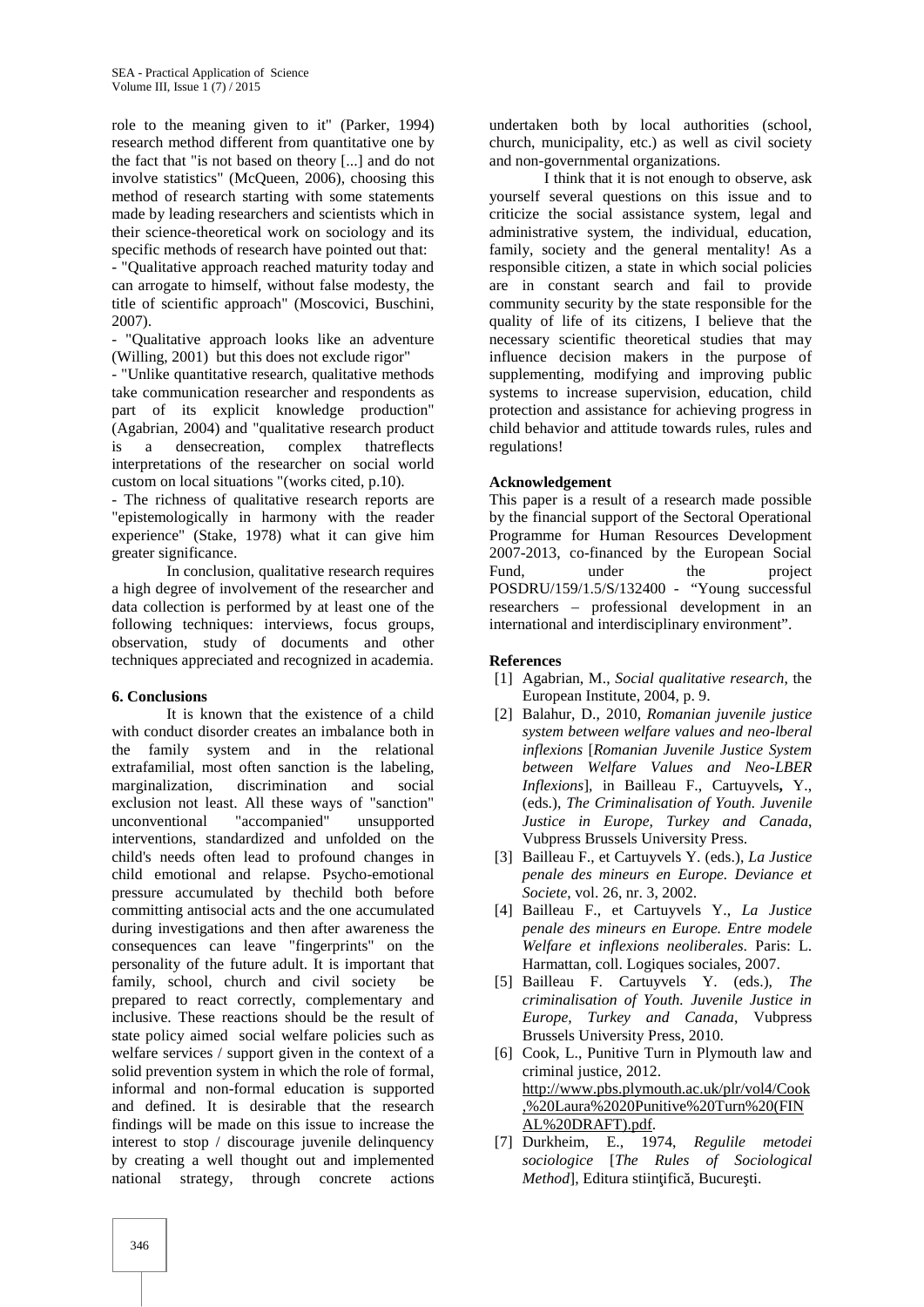- [8] Dumont, D., *Activation rime-t-elle necessairement avec stigmatisation. Reactions a l'article - Fondements normatif des politisgues d'activation: un eclairagea partir des theories de la justice*, de A., T., Dang et H., Zajdela, 2008.
- [9] Giddens, A., *La troisieme voie. Le renouveau de la social-democratie*. In Giddens, A., and Blair, T., *La troisieme voie. Le renoveau de la social – democratie*, Paris: Seuil, p. 19-162, 2002.
- [10]Goldson, B., *Dictionary of yout Justice,* Willan Publishing, UK, 2008.
- [11] Gov. Decision No. 1439 of 2 September 2004 on *specialized services for children who committed* a penal act and who are not subject to penal liability.
- [12]Hydle, I., *La justice des mineurs en Europe: enjeux et perspectives d avenir. La gestion norvegienne des jeunes ,,a risque*". In Bailleau F., et Cartuyvels Y., *La Justice penale des mineurs en Europe. Entre modele Welfare et inflexions neoliberales*. Paris: L. Harmattan, coll. Logiques sociales, p. 133- 152, 2007.
- [13]Law 272/2004 on *the protection and promotion of children's rights*, republished in 2014.
- [14]Mayall, B., *Sociology of childhood in relation to children's rights* in The International Journal of Children's Rights, Kluwer Law International. Printed in the Netherlands. p. 243-259, 2001.
- [15]MCara, L., *Scottish youth justice: convergent pressures and cultural singularities* in Bailleau F., Cartuyvels, Y. (eds.), *The Criminalisation of youth. Juvenile justice in Europa,Turkey and Canada*, Vubpress Brussels University Press, 2010.
- [16]McQueen, A., Ronald, K.,C., *Research methods in the social sciences European Institute*, 2006.
- [17]Mehlbye, J., Walgrave, L., *Dealing with youth in Europe: juvenile delinquency and juvenile justice*, published in Denmark, 1998.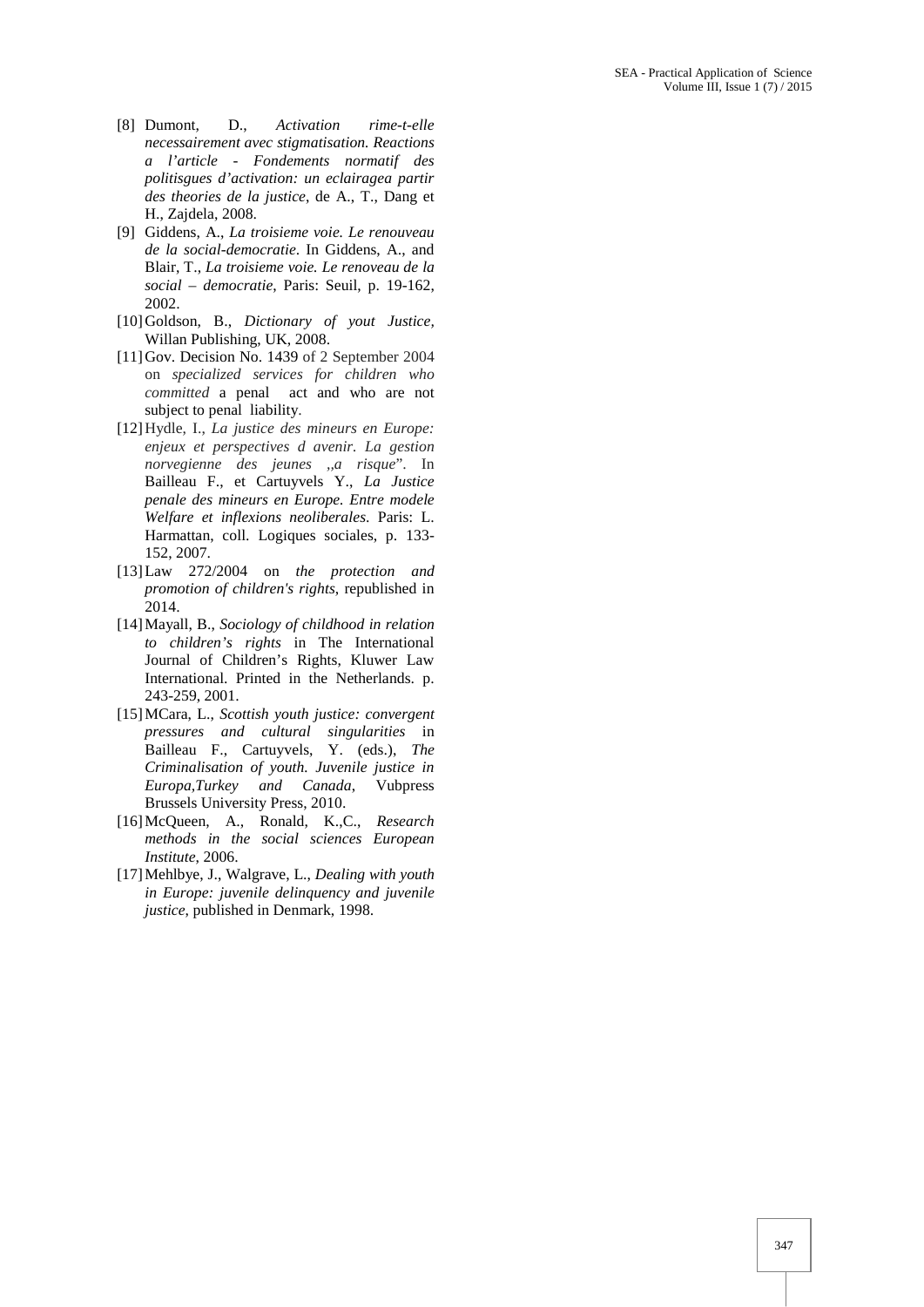### **Appendices**

### *Appendix A*

**Tabel No. 1**

*Number of children who have committed criminal offenses and are not criminally liable in* Ia *i* County 2013

| <b>Commited act</b>               | Number of children who have committed criminal offenses and are not criminally<br>liable |                       |  |
|-----------------------------------|------------------------------------------------------------------------------------------|-----------------------|--|
|                                   |                                                                                          | In which with history |  |
| Theft                             | 34                                                                                       | 3                     |  |
| Qualified theft                   | 17                                                                                       | 4                     |  |
| Repeated qualified theft          | 2                                                                                        |                       |  |
| Robbery                           | 1                                                                                        |                       |  |
| Attempted robbery                 | $\Omega$                                                                                 |                       |  |
| Attempted robbery and destruction | 0                                                                                        |                       |  |
| Destruction                       |                                                                                          |                       |  |
| Percussion and other violents     | 2                                                                                        |                       |  |
| Breaking and entering             | 2                                                                                        |                       |  |
| Bodily injury                     | 3                                                                                        |                       |  |
| Rape                              | 1                                                                                        |                       |  |
| Leading car without license       |                                                                                          |                       |  |
| False identify                    |                                                                                          |                       |  |
| Vagrancy Behavior predelincvent   | 1                                                                                        |                       |  |
| others                            | 7                                                                                        |                       |  |
| <b>Total</b>                      | 79                                                                                       | 9                     |  |

*Source: DGASPC Iasi - Quarterly monitoring file of child rights protection and promotion for quarter I, II, III, IV 2013.*

# *Appendix B*

**Tabel No. 2**

*Child offenders and criminal liability in Ia i County 2013* 

| The gender distribution of children who have<br>committed crimes and are not criminally liable |               | The age distribution groups of children who have<br>committed crimes and are not criminally liable |             |  |
|------------------------------------------------------------------------------------------------|---------------|----------------------------------------------------------------------------------------------------|-------------|--|
| <b>Male</b>                                                                                    | <b>Female</b> | 7-9 years                                                                                          | 10-13 years |  |
|                                                                                                |               |                                                                                                    | 75          |  |

*Source: DGASPC Iasi -Quarterly monitoring file of child rights protection and promotion for quarter I, II, III, IV 2013.*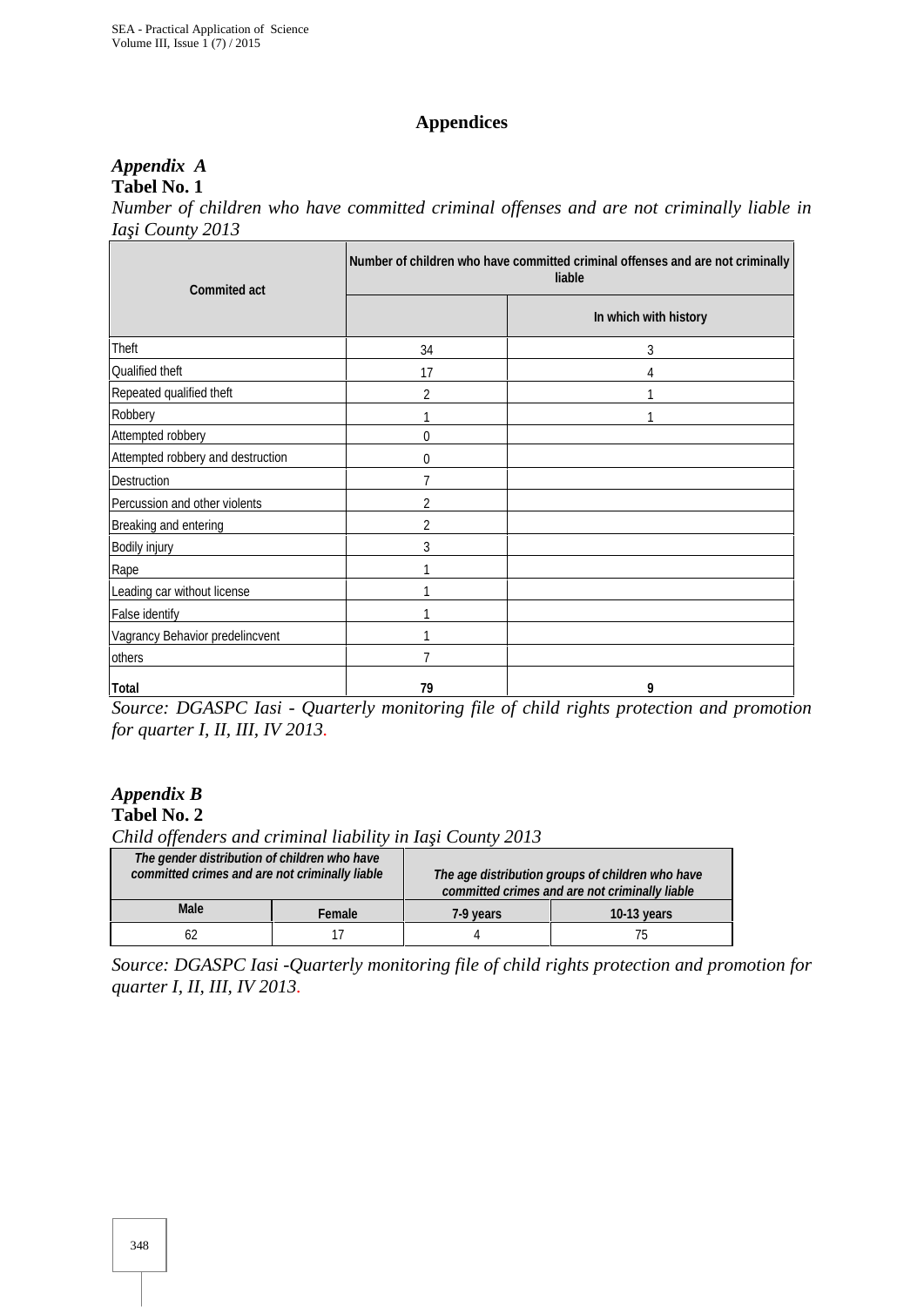*Appendix C* **Tabel No. 3**

| Children who commit criminal offenses and have criminal liability |
|-------------------------------------------------------------------|
|-------------------------------------------------------------------|

| <b>Commited act</b>                                                                                     | Number of childrenwho have<br>committed the crime |                | Number of children for the court<br>decided sanctioning / rehabilitation |                                  |
|---------------------------------------------------------------------------------------------------------|---------------------------------------------------|----------------|--------------------------------------------------------------------------|----------------------------------|
|                                                                                                         |                                                   | In the history | Prison                                                                   | <b>Rehabilitation</b><br>centers |
| Theft                                                                                                   | 127                                               | 0              |                                                                          |                                  |
| Robbery                                                                                                 | 36                                                | 0              |                                                                          |                                  |
| Injury                                                                                                  | 12                                                | 0              |                                                                          |                                  |
| Prostitution                                                                                            | 0                                                 | 0              |                                                                          |                                  |
| Rape                                                                                                    | 13                                                | 0              |                                                                          |                                  |
| Murder                                                                                                  | 4                                                 | 0              |                                                                          |                                  |
| Other (specify) infanticide, trespassing, sexual<br>intercourse with a minor, driving without a license | 17                                                | 0              |                                                                          |                                  |
| Total*                                                                                                  | 209                                               | 0              |                                                                          |                                  |

**Source**: Probation Service from Ia *i* Court, institution who it have shown that beneficiaries *entering the track Probation Service Ia i Court are sanctioned by the educational measure of supervised release and sentenced to a suspended prison sentence under supervision.*

| The gender distribution of child offenders and have<br>criminal liability |        |  |
|---------------------------------------------------------------------------|--------|--|
| <b>Male</b>                                                               | Female |  |
|                                                                           |        |  |

### **Abbreviations**

**ANPDC** – Autoritatea Na ional pentru Protec ia Drepturilor Copilului i Adop ie [The National Authority for the Protection of the Child's Rights and Adoption].

**DGASPC** – Direc ia General de Asisten Social i Prptec ie a Copilului [The General] Directorate of Social Assistance and Child Protection].

**CPC** – Comisia de Protec ie a Copilului [The Commission for Child Protection].

**SCC** - Structurile Comunitare Consultative [The Community Advisory Structures].

**SPAS** - Serviciul Public Specializat de Asisten Social organizat la nivelul municipiilor, ora elor *i* consiliilor locale [The Specialized Public Service of Social Assistance organized in the cities, towns and local councils].